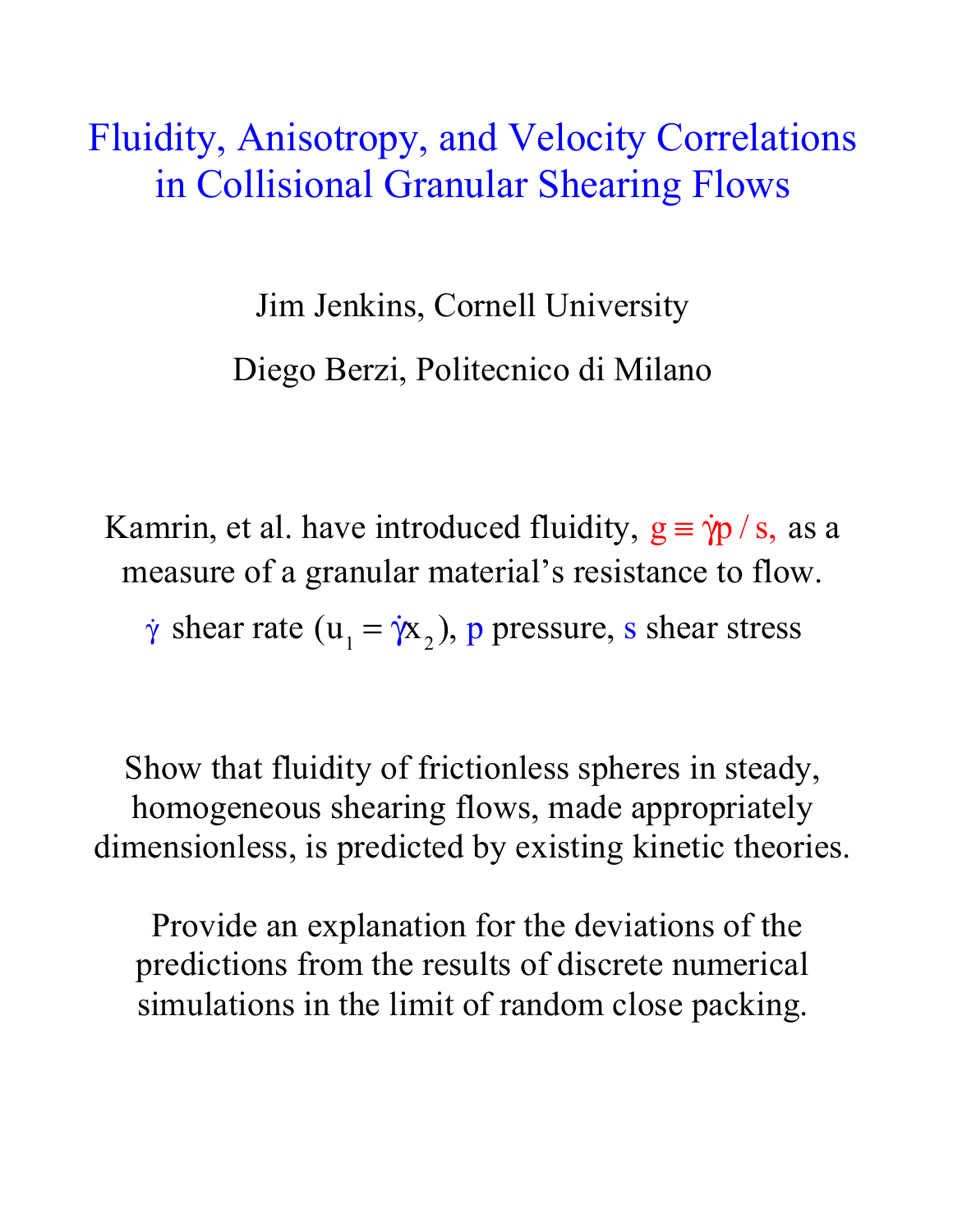$$
Fluidity: g = \dot{\gamma} \frac{p}{s}
$$

Zhang & Kamrin, PRL 118, 058001 (2017): Make the fluidity dimensionless with the sphere diameter d and the strength of the velocity fluctuations,  $\delta v = \sqrt{\langle C^2 \rangle / 3}$ , and plot simulation results versus volume fraction,  $\Phi$ .



Dimensionless fluidity,  $gd / \delta v$ , collapses the data from different discrete numerical simulations of steady, inhomogeneous shearing flows of frictional spheres.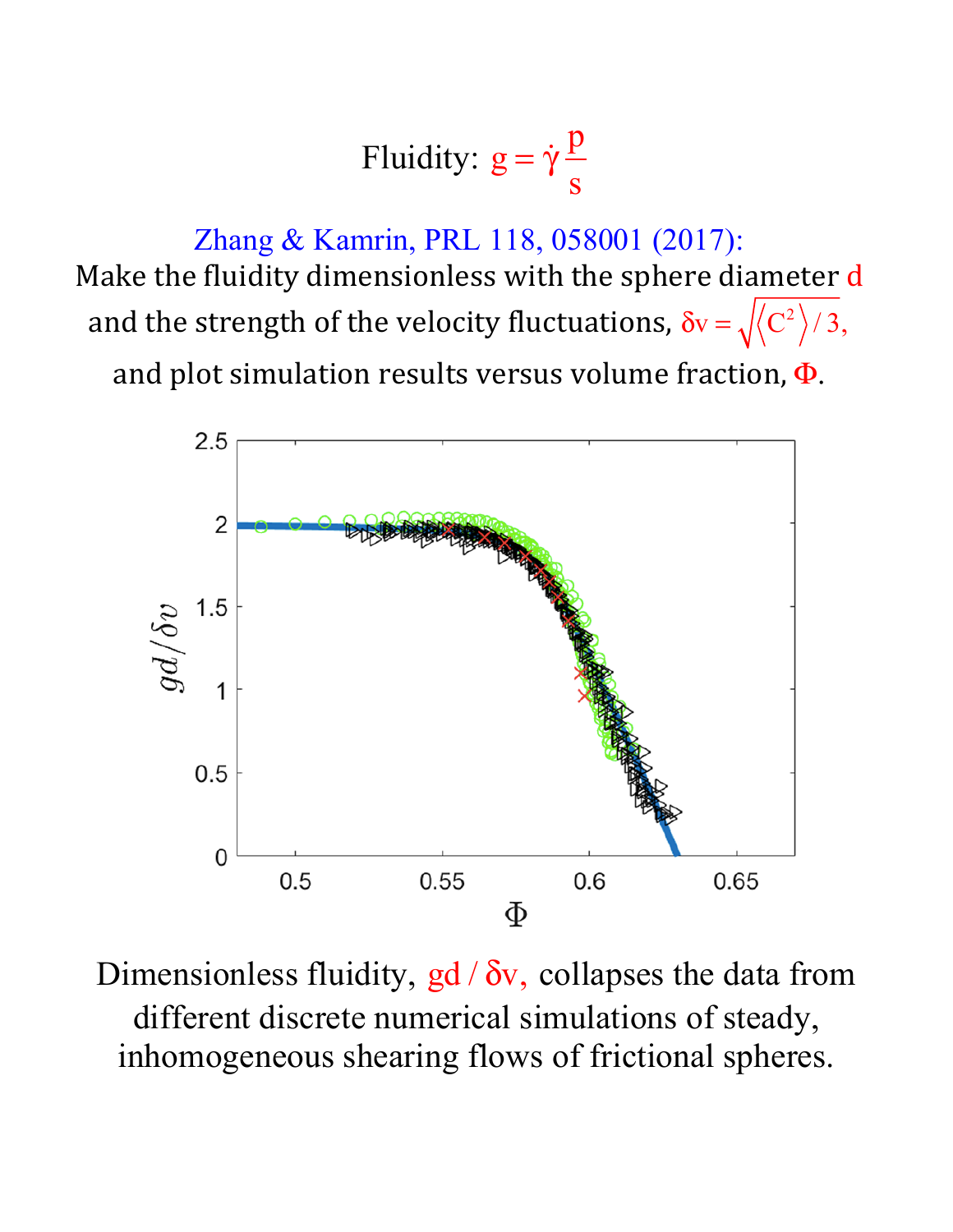# Kinetic theory

Identical frictionless spheres of diameter  $\sigma$ , mass density  $\rho_p$ , volume fraction **v**, restitution **e**:

$$
p = \rho_p f_1 T \text{ and } s = \rho_p \sigma T^{1/2} f_2 \dot{\gamma},
$$

where  $f_1$  and  $f_2$  functions of v, e, and, perhaps,  $\sigma \dot{\gamma} / T^{1/2}$ .

$$
\text{Fluidity: } \mathbf{g} = \dot{\gamma} \frac{\mathbf{p}}{\mathbf{s}} = \frac{\mathbf{T}^{1/2}}{\sigma} \frac{\mathbf{f}_1}{\mathbf{f}_2}
$$

Dimensionless fluidity: 
$$
\frac{\sigma g}{T^{1/2}} = \frac{f_1}{f_2}
$$

Dimensionless shear rate: 
$$
R = \frac{\sigma \dot{\gamma}}{8T^{1/2}}
$$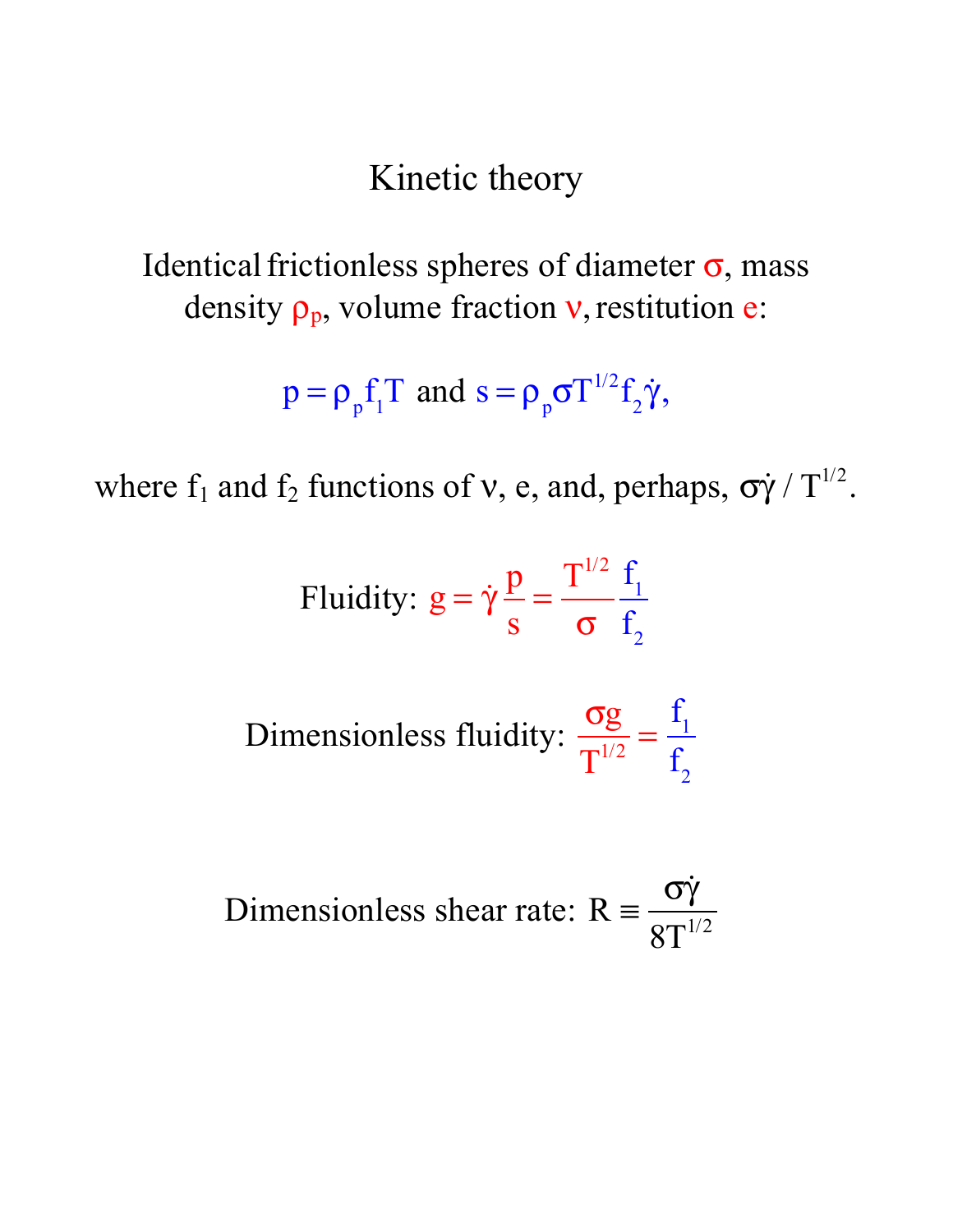

 $\chi_0 = \chi_0(v)$ : radial distribution function at contact  $\eta = \eta(v, R)$ : in-plane anisotropy of the velocity fluctuations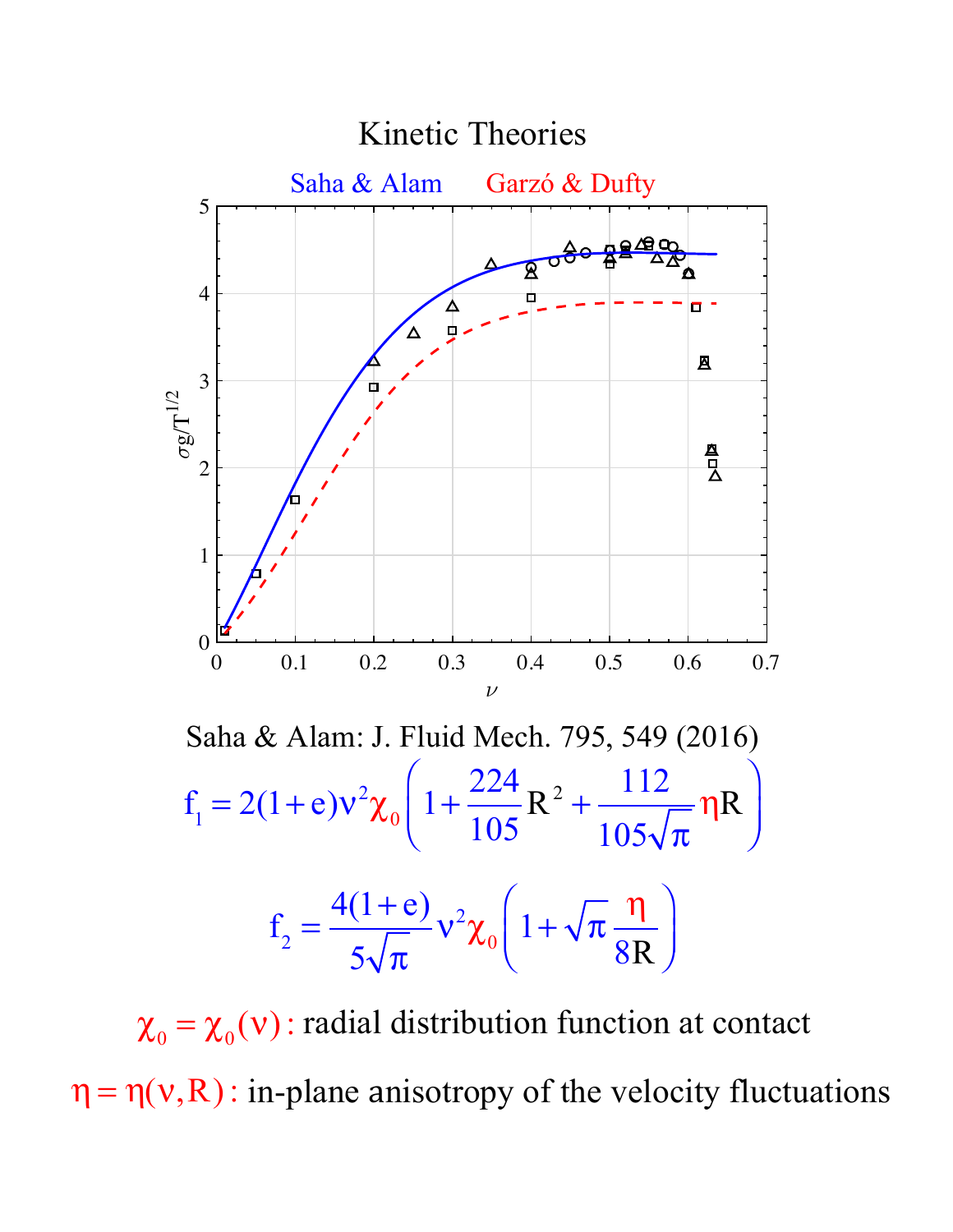Second velocity moment

$$
\langle C_i C_j \rangle = T \begin{bmatrix} 1 + \lambda^2 - \eta & 0 & 0 \\ 0 & 1 + \lambda^2 + \eta & 0 \\ 0 & 0 & 1 - 2\lambda^2 \end{bmatrix}
$$
  

$$
\lambda^2
$$
: out-of-plane anisotropy

Dense flows:  $v > 0.49$ Balance of in-plane deviator  $\dot{\gamma} \left( \Theta_{_{\rm XX}} + \Theta_{_{\rm yy}} \right) = \Gamma_{_{\rm XX}} - \Gamma_{_{\rm yy}}$  $\Theta_{xx} + \Theta_{yy} = \frac{4(1+e)\rho_{p}v^{2}\chi_{0}T}{\pi^{1/2}}$  $\boldsymbol{\pi}^{1/2}$  $\Gamma_{xx} - \Gamma_{yy} = \frac{24(42)(1+e)\rho_{p}v^{2}\chi_{0}T^{3/2}}{105\pi^{1/2}}$  $\left[ (1-e) \left( 2 \sqrt{\pi} R + \eta \right) + 2 \eta + 2 R \sqrt{\pi} \right]$ **Balance of trace** 

$$
\dot{\gamma} \left( \Theta_{xx} - \Theta_{yy} \right) = A_{xx} + A_{yy} + A_{zz}
$$

$$
\Theta_{xx} - \Theta_{yy} = -\frac{8(1+e)\rho_{p}v^{2}\chi_{0}T}{35\pi^{1/2}} \left( 56R + 7\sqrt{\pi}\eta \right)
$$

$$
A_{xx} + A_{yy} + A_{zz} = -\frac{4(1-e^{2})\rho_{p}v^{2}\chi_{0}T^{3/2}}{35\sigma\pi^{1/2}} \left( 210 + 672R^{2} + 21\eta^{2} + 2\sqrt{\pi}\eta R \right)
$$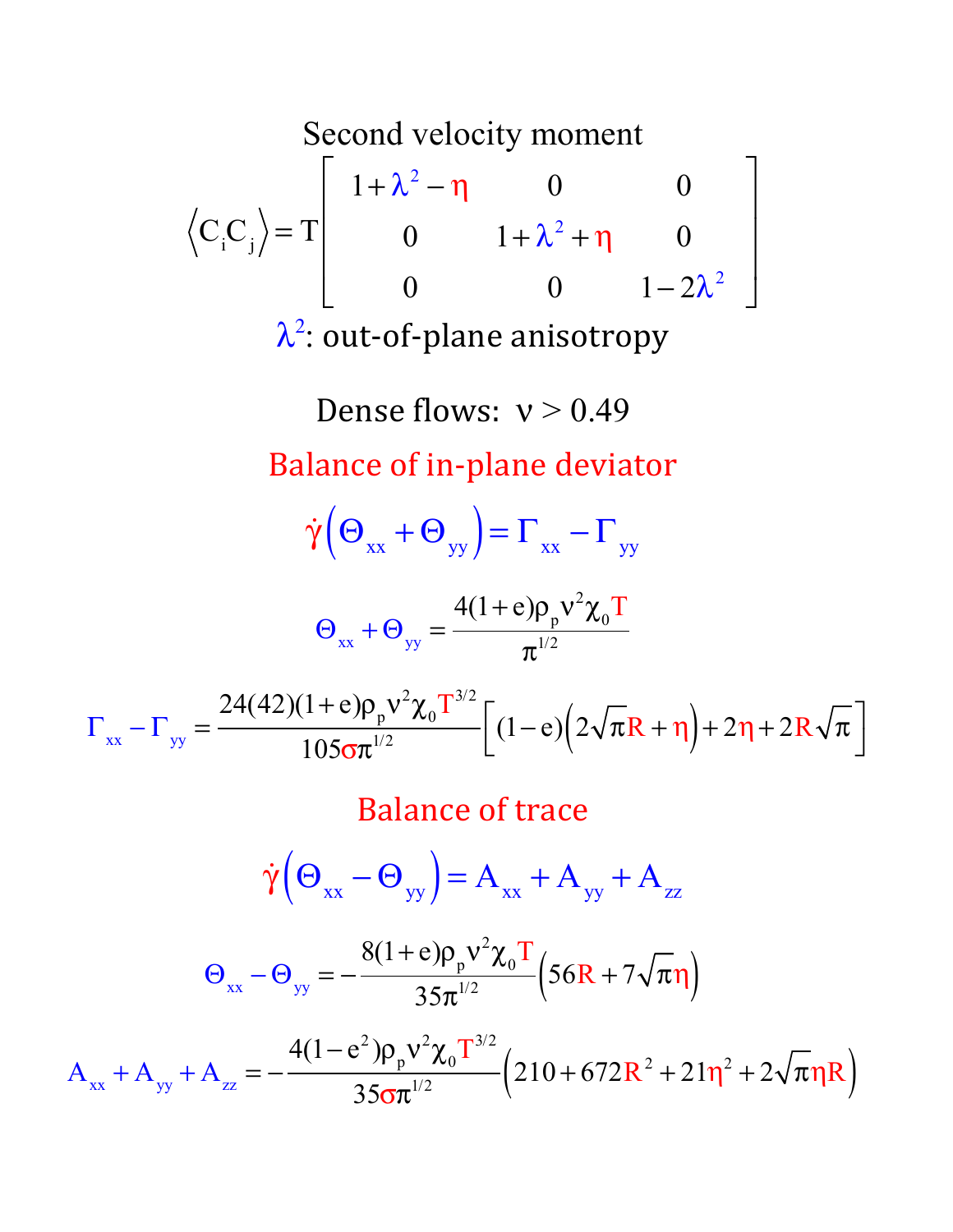## Solutions

$$
\eta = \frac{2\sqrt{\pi}}{3(3-e)} \Big[ 5 - 3(2-e) \Big] R
$$

$$
16R(\sqrt{\pi}\eta + 8R) = 3(1-e)(10+32R^{2} + \eta^{2} + 8\sqrt{\pi}\eta R)
$$

So 
$$
\eta \propto R
$$
,  $R = R(e)$ , and  
\n
$$
\frac{\sigma g}{T^{1/2}} = \frac{4(105\sqrt{\pi} + 224\sqrt{\pi}R^2 + 112\eta R)}{21(8 + \sqrt{\pi}\eta/R)}
$$

is independent of v (i.e., flat).

What's missing?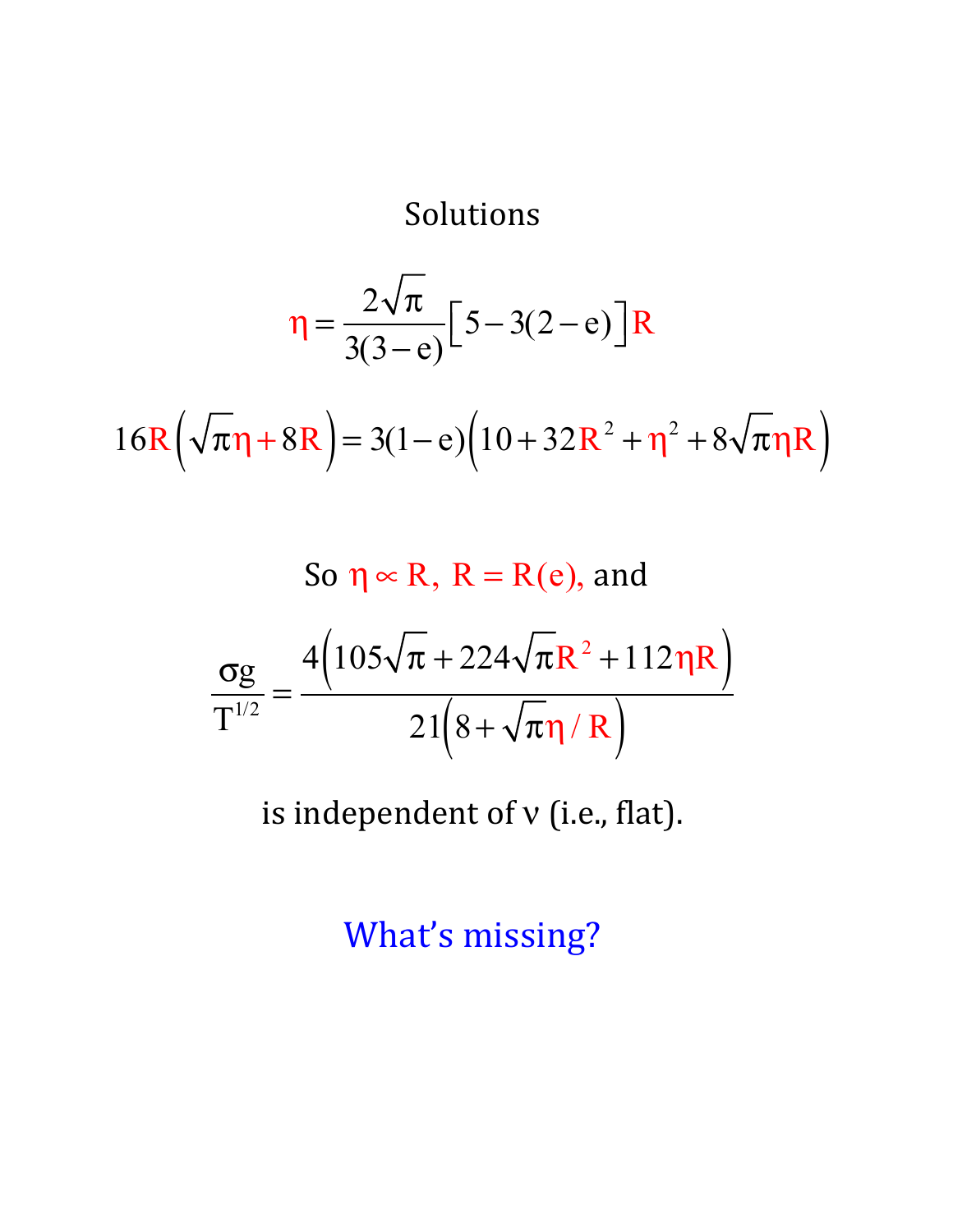**Velocity Correlations** 

Correlation length: L

L σ  $=f_0$  $\sigma \dot{\gamma}$  $\text{T}^{1/2}$ 

Competition between the ordering influence of shearing and the randomizing influence of collisions

$$
f_0 = \left[\frac{2J}{15(1-e^2)}\right]^{1/2} \left[1 + \frac{1}{10}\left(\frac{v - 0.49}{0.64 - v}\right)\right]^{3/2}
$$

$$
J = \frac{1+e}{2} + \frac{\pi}{4} \frac{\left(1+e\right)^2 (3e-1)}{24 - 6(1-e)^2 - 5(1-e^2)}
$$

$$
\frac{L}{\sigma} = 8f_0 R
$$

Replace  $\sigma$  by L in the collisional productions of second moment.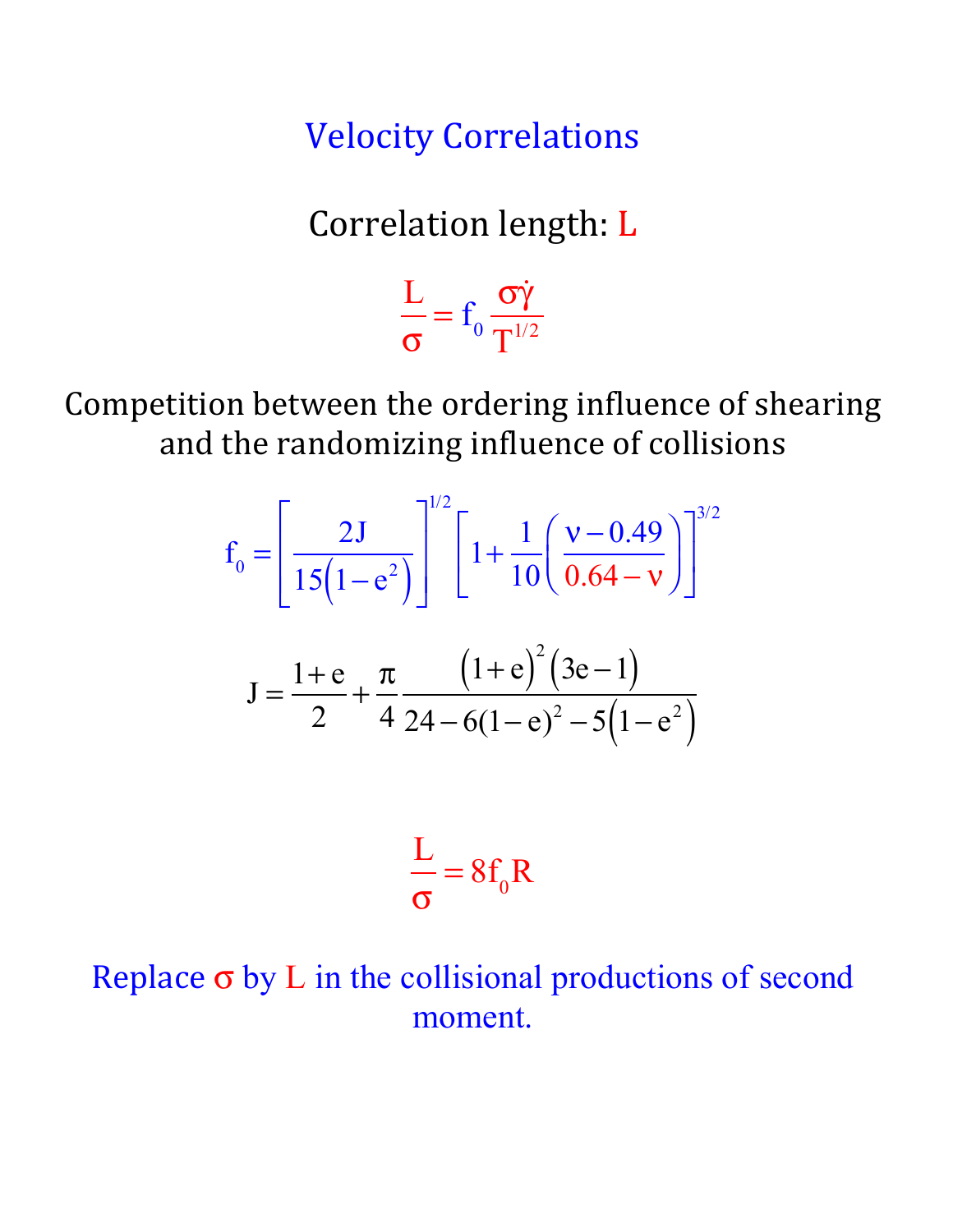# **Collisional Production**

$$
\Gamma_{xx} - \Gamma_{yy} = \frac{24(42)(1+e)\rho_{p}v^{2}\chi_{0}T^{3/2}}{105L\pi^{1/2}} \left[ (1-e)\left(2\sqrt{\pi}R + \eta\right) + 2\eta + 2R\sqrt{\pi} \right]
$$
  
\n
$$
A_{xx} + A_{yy} + A_{zz} = -\frac{4(1-e^{2})\rho_{p}v^{2}\chi_{0}T^{3/2}}{35L\pi^{1/2}} \left(210 + 672R^{2} + 21\eta^{2} + 2\sqrt{\pi}\eta R\right)
$$

where

 $L = 8f_0R\sigma$ 

New solutions to the balance equations

$$
\eta = \frac{2\sqrt{\pi}}{3(3-e)} \Big[ 40f_0R - 3(2-e) \Big]R
$$

and

$$
128f_0R^2(\sqrt{\pi}\eta + 8R) = 3(1 - e)(10 + 32R^2 + \eta^2 + 8\sqrt{\pi}\eta R)
$$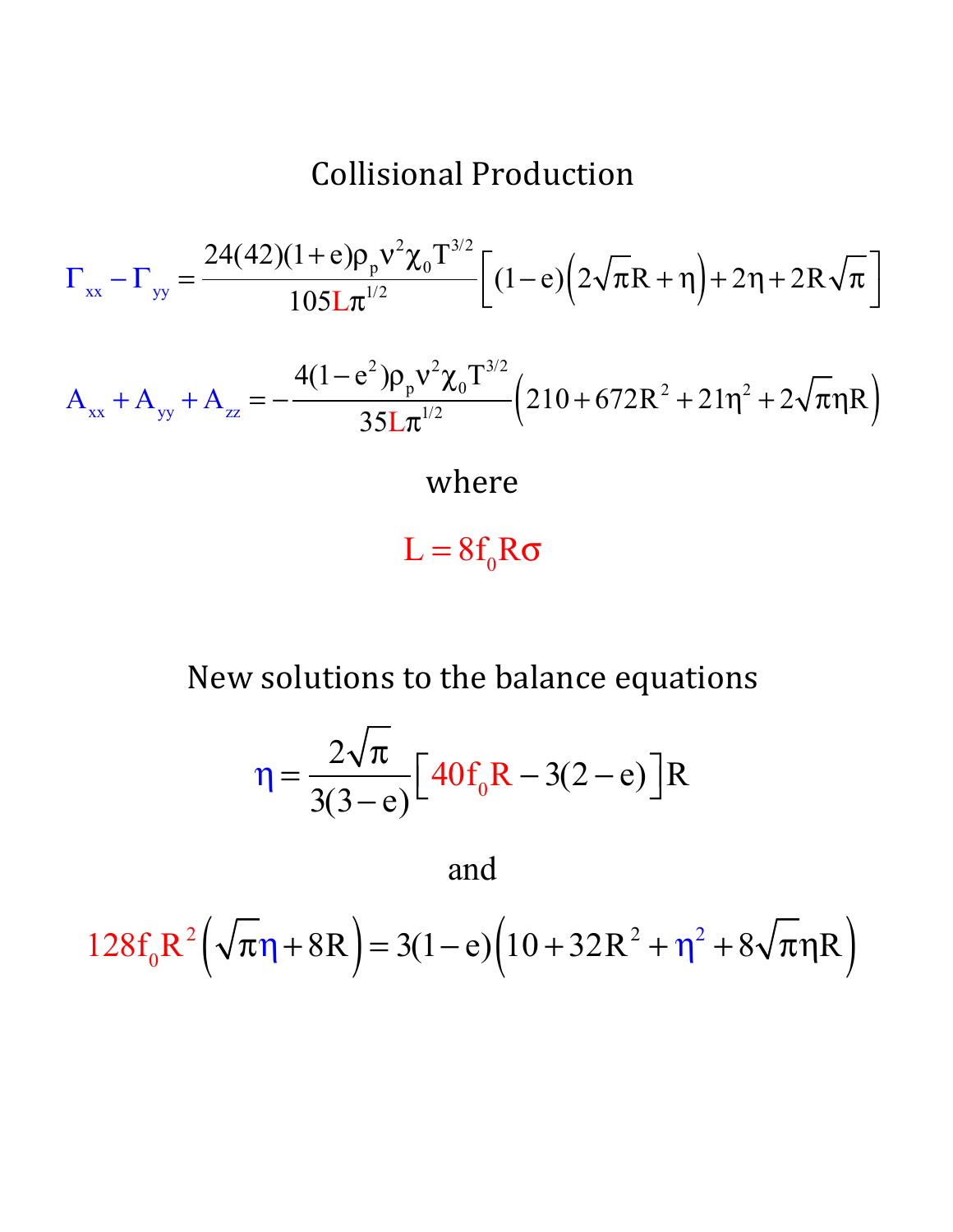At lowest order,

$$
R = \frac{1}{f_0^{1/2}} \left\{ \frac{9(3-e)^2(1-e)}{128\pi \left[8(3-e)-5(1-e)\right]} \right\}^{1/4}
$$

and

$$
\frac{\eta}{R} = \frac{80\sqrt{\pi}}{3(3-e)} \left\{ \frac{9(3-e)^2(1-e)}{128\pi \left[8(3-e)-5(1-e)\right]} \right\} f_0^{1/2}
$$

$$
\text{As } \nu \to 0.64,
$$
\n
$$
f_0 \to \infty, \ R \to 0, \text{ and } \eta/R \to \infty;
$$

$$
\mathrm{SO},
$$

$$
\frac{\sigma g}{T^{1/2}} = \frac{4(105\sqrt{\pi} + 224\sqrt{\pi}R^2 + 112\eta R)}{21(8 + \sqrt{\pi}\eta/R)} \to 0.
$$